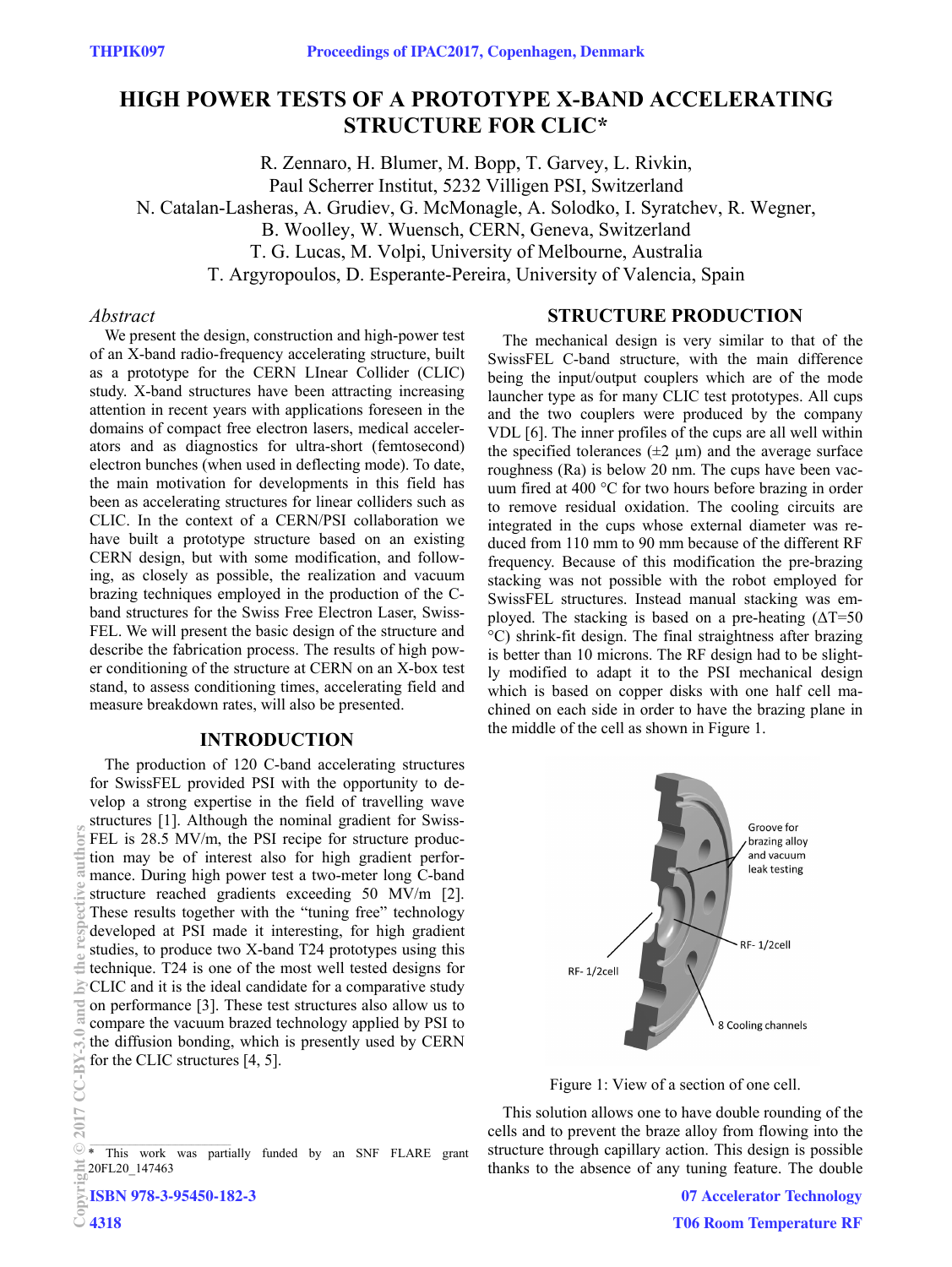rounding allows also a larger Q factor of the cells. The basic parameters of T24 PSI prototype are shown in Table 1. Two brazing gaps house the copper-silver brazing wire. Sharp edges in the cells stop the melted brazing material from flowing into the cells and the size of the brazing gap has been experimentally optimised to provide the best reproducibility of the brazing material distribution. Air channels allow one to check for vacuum tightness after brazing.

Table 1: Cavity Parameters

| Frequency (GHz)                          | 11.9944    |
|------------------------------------------|------------|
| Number of accelerating cells             | 24(2)      |
| Phase advance/cell $(°)$                 | 120        |
| Iris aperture diameter $a_{in,out}(mm)$  | 6.30,4.70  |
| Iris thickness $t_{in,out}(mm)$          | 1.67, 1.00 |
| Group velocity vg <sub>in,out</sub> (%c) | 1.8, 0.9   |
| Quality factor Q <sub>in.out</sub>       | 7250, 7615 |
| Filling time (ns)                        | 59         |
| Input power for 100 MV/m (MW)            | 37.5       |

### **LOW POWER MEASUREMENTS**

Bead pulling and S-parameters measurements were performed at CERN. The structure, as shown in Figure 2, was mounted vertically and the nylon wire for the bead pulling was inserted from the top without risk of touching the irises. During measurements the structure was constantly under dry nitrogen flow.



Figure 2: Structure ready for vertical bead-pulling.

Given that the structure does not have any possibility of tuning it was vital to fabricate it at the exact operating frequency. The input match shown in Figure 3 is -31 dB. The operating temperature is 35.5  $\degree$ C, 2.5  $\degree$ C more than the design value (33  $^{\circ}$ C). The field along the structure, as shown in Figure 4 has a small standing wave component, probably due to a mismatch of the last two cells.



Figure 3: Reflected power to the input, S11 is equivalent to -31 dB at the equivalent working frequency in vacuum (11.9944 GHz).



Figure 4: Bead pulling results: electric field on axis (arbitrary scale) along the structure, input on the left.

# **HIGH POWER MEASUREMENTS**

Following the low power testing, the structure was installed on one of the test slots CERN's most recent Xband test stand, XBOX3 (Figure 5) [7-9].



XBOX3 is a unique development in X-band testing capabilities with two 6 MW Toshiba klystrons [10] combined to create the pulse to feed the SLED pulse compressor. The relatively low peak power klystrons allow for higher repetition rates, up to 400 Hz, which allows the T24 PSI manufactured structure to be tested at 100 and 150 Hz at various stage of conditioning. This compares to